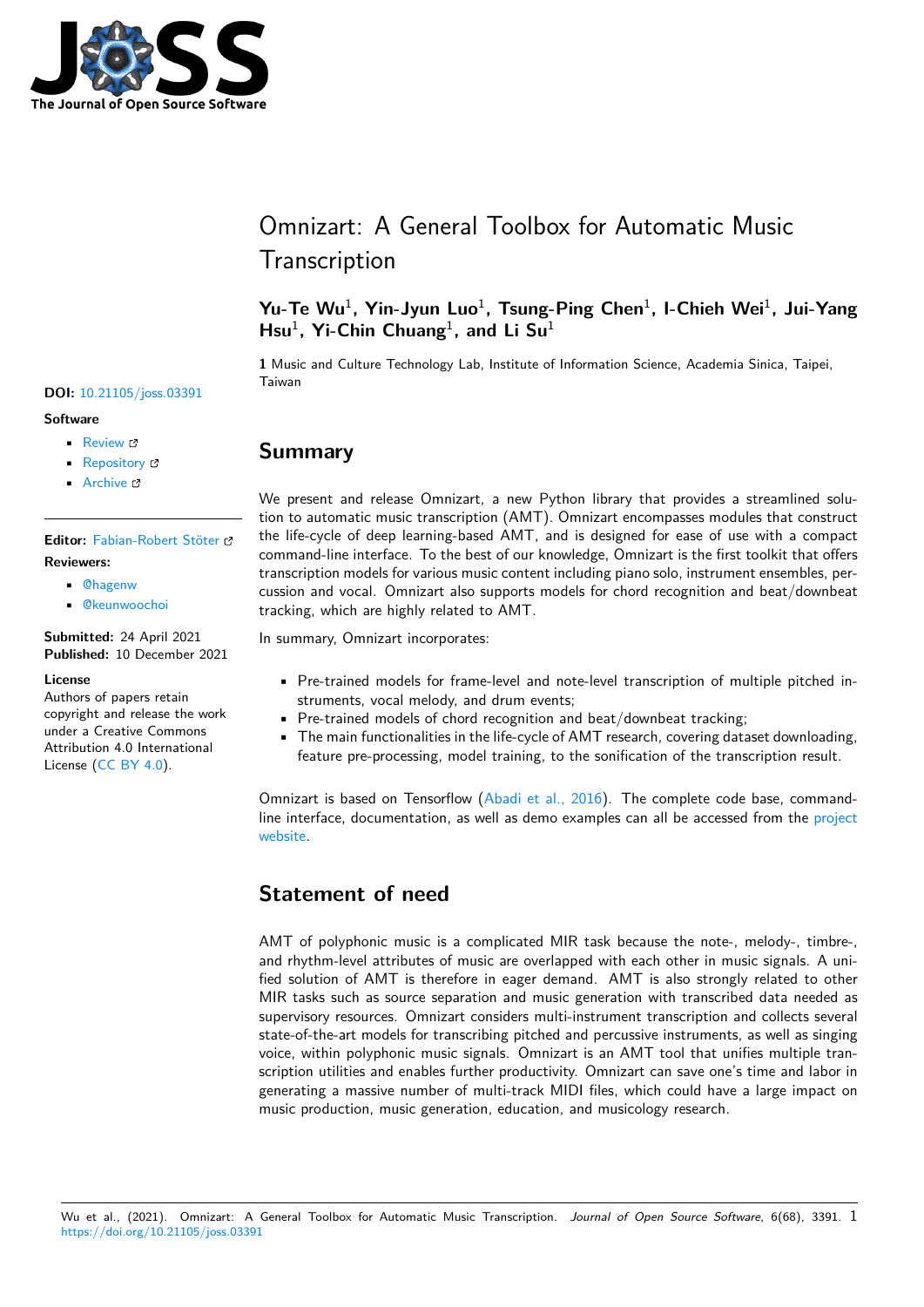

## **Implementation Details**

### **Piano solo transcription**

The piano solo transcription model in Omnizart reproduces the implementation of Wu et al. (2020). The model features a U-net that takes as inputs the audio spectrogram, generalized cepstrum (GC) (Su & Yang, 2015), and GC of spectrogram (GCoS) (Wu et al., 2018), and outputs a multi-channel time-pitch representation with time- and pitch-resolution of 20 ms and 25 cents, respectively. For the U-net, implementation of the encoder and th[e decoder](#page-4-0) f[ollow](#page-4-0)s DeepLabV3+ (L.-C. Chen et al.,  $2018$ ), and the bottleneck layer is adapted from the Image Transfor[mer \(Parmar et al.,](#page-4-1) 2018).

The model is trained on the MAESTRO dataset (Hawthorne et al., 2019), an external dataset containing 1,184 real piano performance recordings with a total length of 172.3 hours. The model achieves 72.50[% and 79.57% for frame](#page-3-0)- and note-level F1-scores, respectively, on the Configuration-II test [set of the MAPS d](#page-3-1)ataset (Kelz et al., 2016).

#### **Multi-instrument polyphonic transcription**

The multi-instrument transcription model exten[ds the piano solo](#page-3-2) model to support 11 output classes, namely piano, violin, viola, cello, flute, horn, bassoon, clarinet, harpsichord, contrabass, and oboe, accessed from MusicNet (Thickstun et al., 2017). Detailed characteristics of the model can be seen in Wu et al.  $(2020)$ . The evaluation on the test set from MusicNet (Thickstun et al., 2018) yields 66.59% for the note streaming task.

### **Drum transcription**

[The model for drum tra](#page-4-2)nscription is a re-implementation of Wei et al. (2021). Building blocks of the network include convolutional layers and the attention mechanism.

The model is trained on a dataset with 1,454 audio clips of polyphonic music with synchronized drum events (Wei et al., 2021). The model demonstrates SoTA performance on two commonly used benchmark datasets, i.e., 74% for ENST (Gillet & R[ichard, 20](#page-4-3)0[6\) an](#page-4-3)d 71% for MDB-Drums (Southall et al., 2017) in terms of the note-level F1-score.

### **Vocal tra[nscription in](#page-4-3) polyphonic m[usic](#page-3-3)**

The sys[tem for vocal transcr](#page-3-4)iption features a pitch extractor and a module for note segmentation. The inputs to the model are composed of spectrogram, GS, and GCoS derived from polyphonic music recordings (Wu et al., 2018).

A pre-trained Patch-CNN  $(S<sub>u</sub>, 2018)$  is leveraged as the pitch extractor. The module for note segmentation is implemented with PyramidNet-110 and ShakeDrop regularization (Yamada et al., 2019), which is trained u[sing Virtual Adv](#page-4-4)ersarial Training (Miyato et al., 2019) enabling semi-supervised learning.

The training data includes [labeled d](#page-4-5)ata from TONAS (Mora et al., 2010) and unlabeled data from MIR-1K (Hsu & Jang, 2009). The model yields the SoT[A F1-score of 68.4%](#page-3-5) [evaluated](#page-4-6) [with the](#page-4-6) ISMIR2014 dataset (Molina et al., 2014).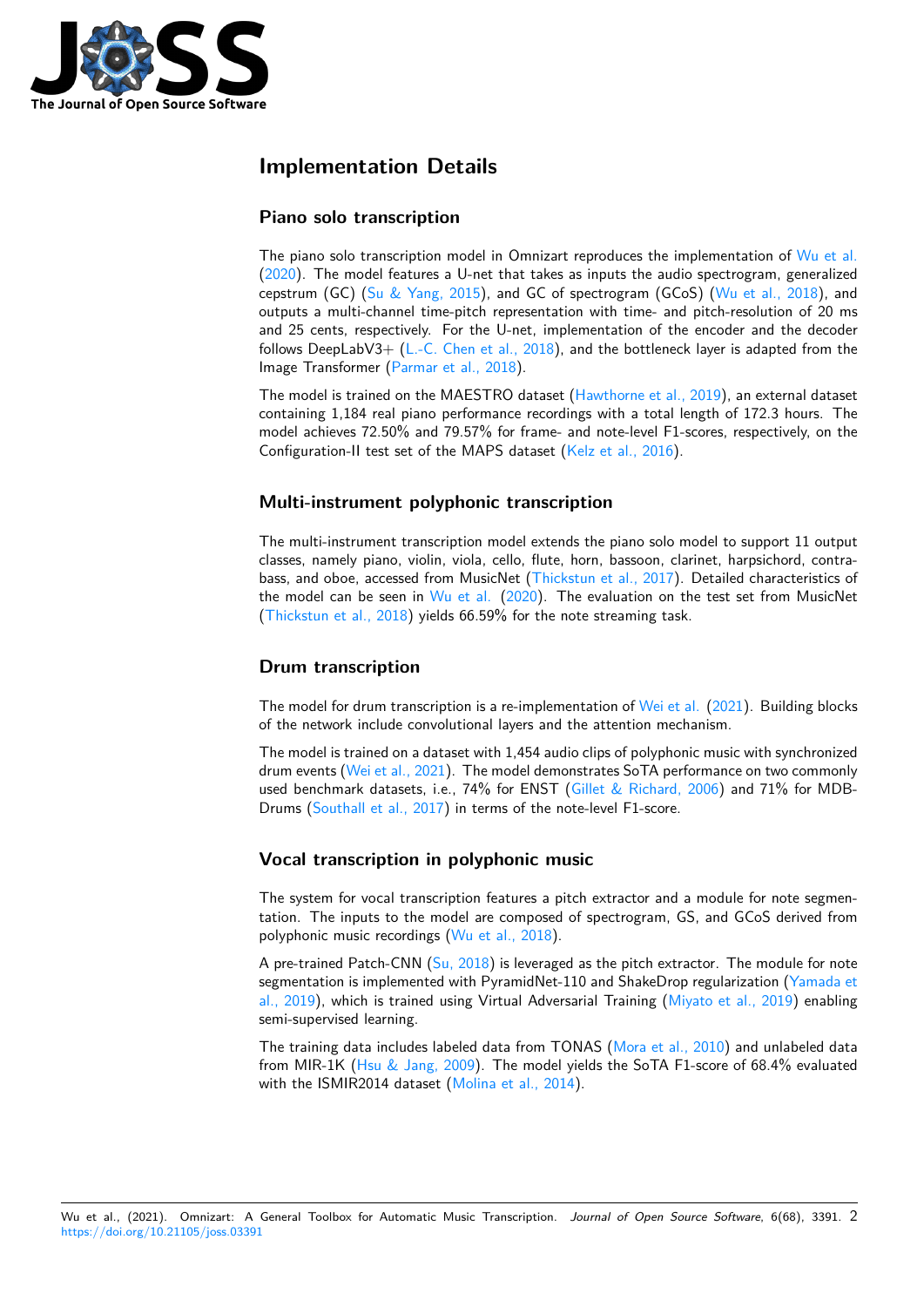

#### **Chord recognition**

The harmony recognition model of Omnizart is implemented using the Harmony Transformer (HT) (T.-P. Chen & Su, 2019). The HT model is based on an encoder-decoder architecture, where the encoder performs chord segmentation on the input, and the decoder recognizes the chord progression based on the segmentation result.

The original HT supports both audio and symbolic inputs. Currently, Omnizart supports only audio [inputs. A given audio](#page-3-6) input is pre-processed using Chordino VAMP plugin (Mauch  $&$  Dixon, 2010) as the non-negative-least-squares chromagram. The outputs of the model include 25 chord types, covering 12 major and minor chords together with a class referred to the absence of chord, with a time resolution of 230 ms.

In an experiment with evaluations on the McGill Billboard dataset (Burgoyne et al., [2011\),](#page-3-7) [the HT outperf](#page-3-7)orms the previous state of the art  $(T.-P.$  Chen & Su, 2019).

#### **Beat/downbeat tracking**

The model for beat and downbeat tracking provid[ed in Omnizart is a repro](#page-3-6)duction of Chuang  $&$  Su (2020). Unlike most of the available open-source projects such as madmom (Böck et al., 2016) and librosa (McFee et al., 2015) which focus on audio, the provided model targets symbolic data.

The input and output of the model are respectively MIDI and beat/downbeat positi[ons with](#page-3-8) [the time res](#page-3-8)olution of 10 ms. The input representation combines piano-roll, spect[ral flux, and](#page-2-0) [inter-](#page-2-0)onset interval e[xtracted from MIDI.](#page-3-9) The model composes a two-layer BLSTM network with the attention mechanism, and predicts probabilities of the presence of beat and downbeat per time step.

Experiments on the MusicNet dataset (Thickstun et al., 2018) with the synchronized beat annotation show that the proposed model outperforms the state-of-the-art beat trackers which operate on synthesized audio (Chuang  $&$  Su, 2020).

## **Conclusion**

Omnizart represents the first systematic solution for the polyphonic AMT of general music contents ranging from pitched instruments, percussion instruments, to voices. In addition to note transcription, Omnizart also includes high-level MIR tasks such as chord recognition and beat/downbeat tracking. As an ongoing project, the research group will keep refining the package and extending the scope of transcription in the future.

### **References**

- Abadi, M., Barham, P., Chen, J., Chen, Z., Davis, A., Dean, J., Devin, M., Ghemawat, S., Irving, G., Isard, M., & others. (2016). Tensorflow: A system for large-scale machine learning. *USENIX Symposium on Operating Systems Design and Implementation (OSDI)*, 265–283.
- <span id="page-2-0"></span>Böck, S., Korzeniowski, F., Schlüter, J., Krebs, F., & Widmer, G. (2016). Madmom: A new Python audio and music signal processing library. *Proceedings of the ACM Conference on Multimedia Conference*, 1174–1178. https://doi.org/10.1145/2964284.2973795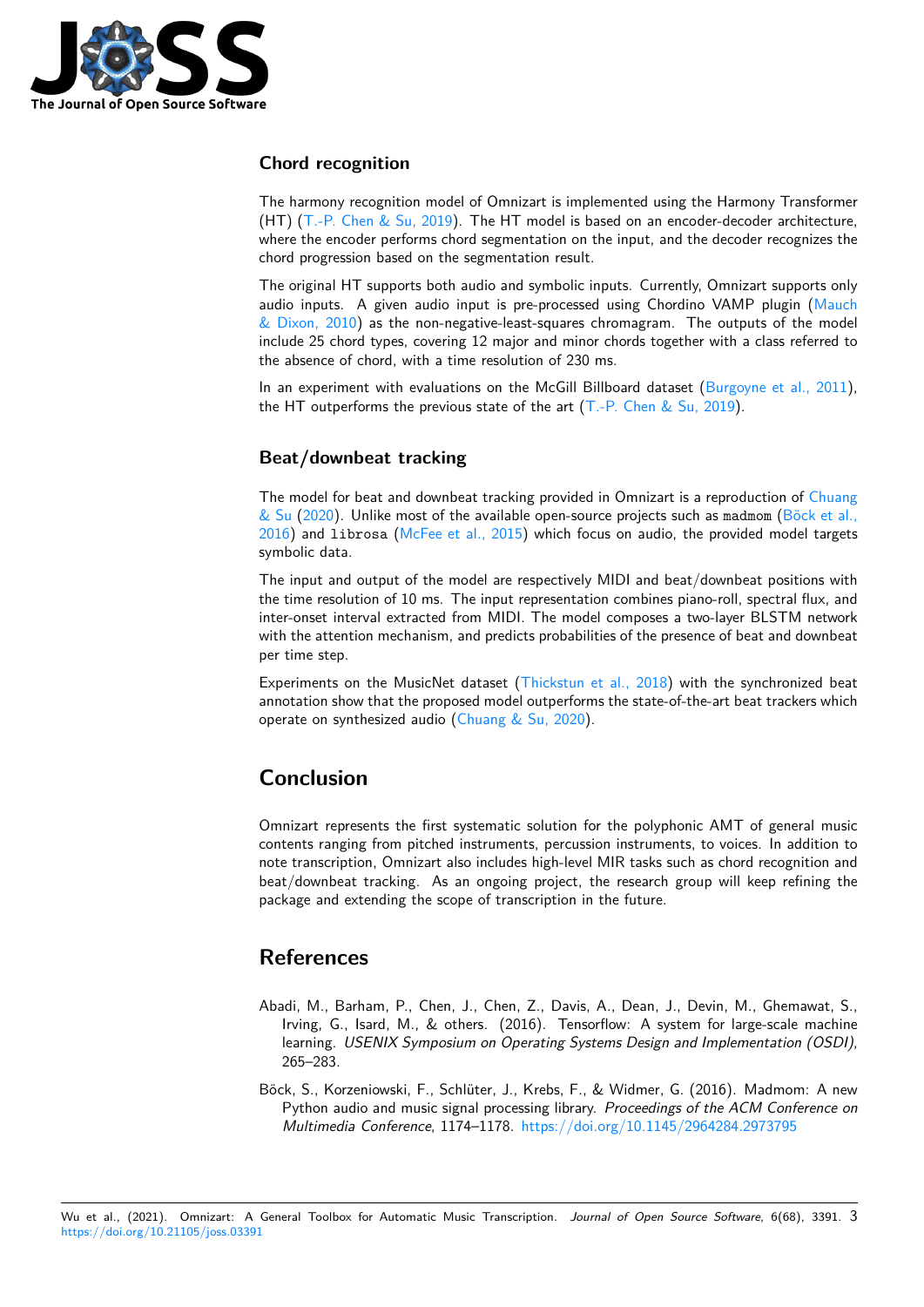

- Burgoyne, J. A., Wild, J., & Fujinaga, I. (2011). An expert ground truth set for audio chord recognition and music analysis. *Proceedings of the International Society for Music Information Retrieval Conference (ISMIR)*, 633–638.
- Chen, L.-C., Zhu, Y., Papandreou, G., Schroff, F., & Adam, H. (2018). Encoder-decoder with atrous separable convolution for semantic image segmentation. In *Computer vision ECCV* (pp. 833–851). Springer International Publishing. https://doi.org/10.1007/ 978-3-030-01234-2\_49
- <span id="page-3-0"></span>Chen, T.-P., & Su, L. (2019). Harmony transformer: Incorporating chord segmentation into harmony recognition. *Proceedings of the International Soc[iety for Music Information](https://doi.org/10.1007/978-3-030-01234-2_49) [Retrieval Conference \(IS](https://doi.org/10.1007/978-3-030-01234-2_49)MIR)*.
- <span id="page-3-6"></span>Chuang, Y.-C., & Su, L. (2020). Beat and downbeat tracking of symbolic music data using deep recurrent neural networks. *Asia-Pacific Signal and Information Processing Association Annual Summit and Conference (APSIPA ASC)*, 346–352.
- <span id="page-3-8"></span>Gillet, O., & Richard, G. (2006). ENST-drums: An extensive audio-visual database for drum signals processing. *Proceedings of the International Society for Music Information Retrieval Conference (ISMIR)*, 156–159.
- <span id="page-3-3"></span>Hawthorne, C., Stasyuk, A., Roberts, A., Simon, I., Huang, C.-Z. A., Dieleman, S., Elsen, E., Engel, J. H., & Eck, D. (2019). Enabling factorized piano music modeling and generation with the MAESTRO dataset. *International Conference on Learning Representations (ICLR)*.
- Hsu, C.-L., & Jang, J.-S. R. (2009). On the improvement of singing voice separation for monaural recordings using the MIR-1K dataset. *IEEE/ACM Transactions on Audio, Speech, and Language Processing*, *18*(2), 310–319. https://doi.org/10.1109/tasl.2009. 2026503
- Kelz, R., Dorfer, M., Korzeniowski, F., Böck, S., Arzt, A., & Widmer, G. (2016). On the potential of simple framewise approaches to piano transcription. *[Proceedings of the Inter](https://doi.org/10.1109/tasl.2009.2026503)[national](https://doi.org/10.1109/tasl.2009.2026503) Society for Music Information Retrieval Conference (ISMIR)*, 475–481.
- <span id="page-3-2"></span>Mauch, M., & Dixon, S. (2010). Approximate note transcription for the improved identification of difficult chords. *Proceedings of the International Society for Music Information Retrieval Conference (ISMIR)*, 135–140.
- <span id="page-3-7"></span>McFee, B., Raffel, C., Liang, D., Ellis, D. P., McVicar, M., Battenberg, E., & Nieto, O. (2015). Librosa: Audio and music signal analysis in Python. *Proceedings of the 14th Python in Science Conference*, *8*, 18–25. https://doi.org/10.25080/majora-7b98e3ed-003
- <span id="page-3-9"></span>Miyato, T., Maeda, S., Koyama, M., & Ishii, S. (2019). Virtual adversarial training: A regularization method for supervised and semi-supervised learning. *IEEE Trans. Pattern Anal. Mach. Intell.*, *41*(8), 1979–1993. [https://doi.org/10.1109/TPAMI.2018.2858821](https://doi.org/10.25080/majora-7b98e3ed-003)
- <span id="page-3-5"></span>Molina, E., Barbancho-Perez, A. M., Tardón, L. J., Barbancho-Perez, I., & others. (2014). Evaluation framework for automatic singing transcription. *Proceedings of the International Society for Music Information Retrieval [Conference \(ISMIR\)](https://doi.org/10.1109/TPAMI.2018.2858821)*.
- Mora, J., Gómez, F., Gómez, E., Escobar-Borrego, F., & Dı́az-Báñez, J. M. (2010). Characterization and melodic similarity of a cappella flamenco cantes. *Proceedings of the International Society for Music Information Retrieval Conference (ISMIR)*, 9–13.
- Parmar, N., Vaswani, A., Uszkoreit, J., Kaiser, L., Shazeer, N., Ku, A., & Tran, D. (2018). Image transformer. *Proceedings of the 35th International Conference on Machine Learning (ICML)*, 4052–4061.
- <span id="page-3-4"></span><span id="page-3-1"></span>Southall, C., Wu, C.-W., Lerch, A., & Hockman, J. (2017). MDB drums: An annotated subset of MedleyDB for automatic drum transcription. *Late Breaking/Demos of the 18th International Society for Music Information Retrieval Conference (ISMIR)*.